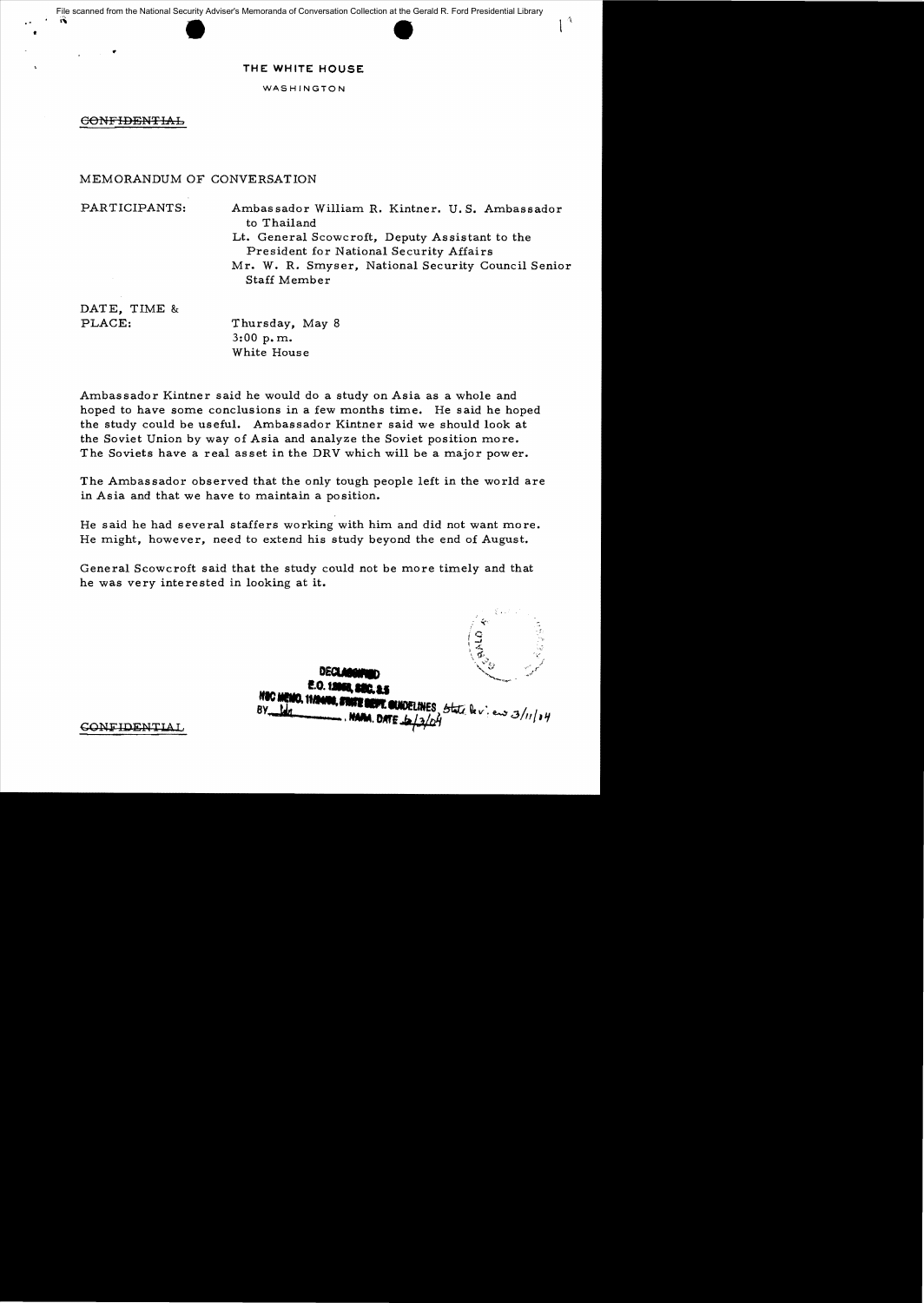MEMORANDUM

## NATIONAL SECURITY COUNCIL

**GONFIDENTIAL** 

July 10, 1975

4794

MEMORANDUM FOR:

GENERAL SCOWCROFT

FROM:

W. R. SMYSER Memorandum of Conversation

SUBJECT:

Attached at Tab A is a memorandum of conversation covering your meeting with Ambassador Kintner.

RECOMMENDATION:

That you approve the memorandum at Tab A. APPROVE DISAPPROVE

**CONFIDENTIAL** 

**DECLASSIFIED** E.O. 12058, SEC. 3.5 **IEMO, 11/24/08. STATE DEPT. GUIDELINES** NARA DATE.